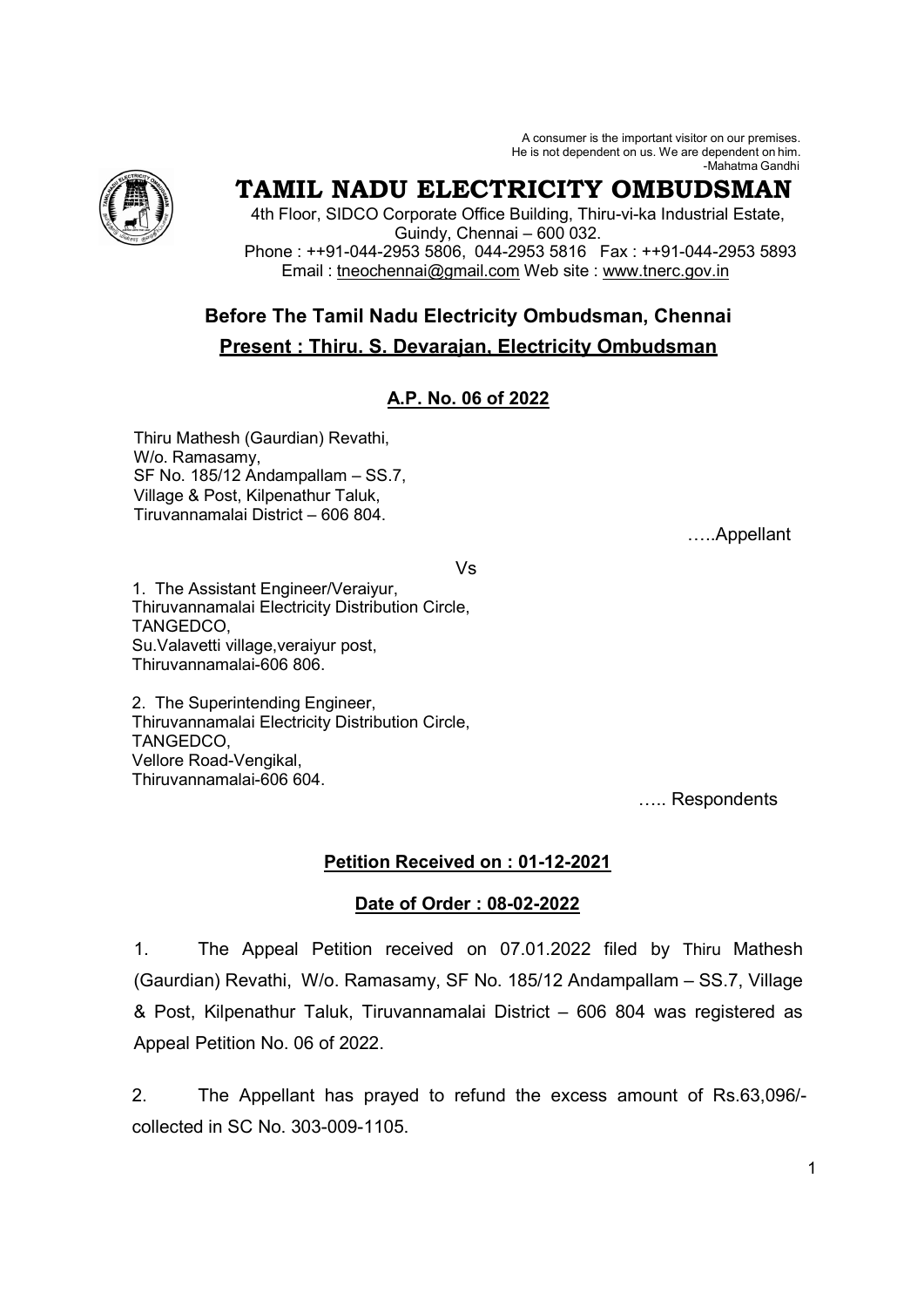3. A copy of the above petition was forwarded to the The Assistant Engineer/Veraiyur and the Superintending Engineer, Thiruvannamalai Electricity Distribution Circle vide the Electricity Ombudsman letter dated 12.01.2022 for furnishing the counter, if no settlement is reached.

4. In the mean time, the Appellant has informed that his grievance has been settled vide letter dt. 01.02.2022 addressed to the Electricity Ombudsman received on 07.01.2022. The said letter of the appellant is extracted below:

*"xxx xx x* 

அப்யா,

பார்வை 2 கண்ட கடிதத்தின்படி என்னுடைய மின் இணைப்பு எண் 303–009–1105 வீதப்பட்டி IIIB – V வாரிய தணிக்கை தொகை ரூ.63,096/– ஐ செலுத்தியதை இரத்து செய்து எனது மின் இணைப்பில் சரி செய்யப்படும் என தகவல் தெரிவிக்கப்பட்டது. அதன்படி மேற்கண்ட தொகையினை 05/2021 முதல் 11/2021 வரை உள்ள காலத்திற்கு சரி செய்யப்பட்டு எனது மின் இணைப்பில் வரவு வைக்கப்பட்டுள்ளது. எனவே ட நான் நிலுவை தொகை தொடர்பாக மின்வாரிய குறைதீர்வு மன்றத்திற்கு அனுப்பியிருந்த புகார் மனுவை திரும்ப பெற்றுக் கொள்கிறேன் என்பதை கணிவுடனும் பணிவுடனும் தெரிவித்துக் கொள்கிறேன்.

நன்றி

தங்கள் உண்மையுள்ள, *-Sd-"* 

6. As the Appellant has stated that his grievance has been settled, I am of the view that no further action is required on this subject matter. Accordingly, the Appeal Petition No.06 of 2022 is treated as closed. No Costs.

> **(S. Devarajan)**  Electricity Ombudsman

"நுகா்வோா் இல்லையேல், நிறுவனம் இல்லை" "No Consumer, No Utility"

To,

1. Thiru Mathesh (Gaurdian) Revathi, W/o. Ramasamy, SF No. 185/12 Andampallam – SS.7, Village & Post, Kilpenathur Taluk, Tiruvannamalai District – 606 804.